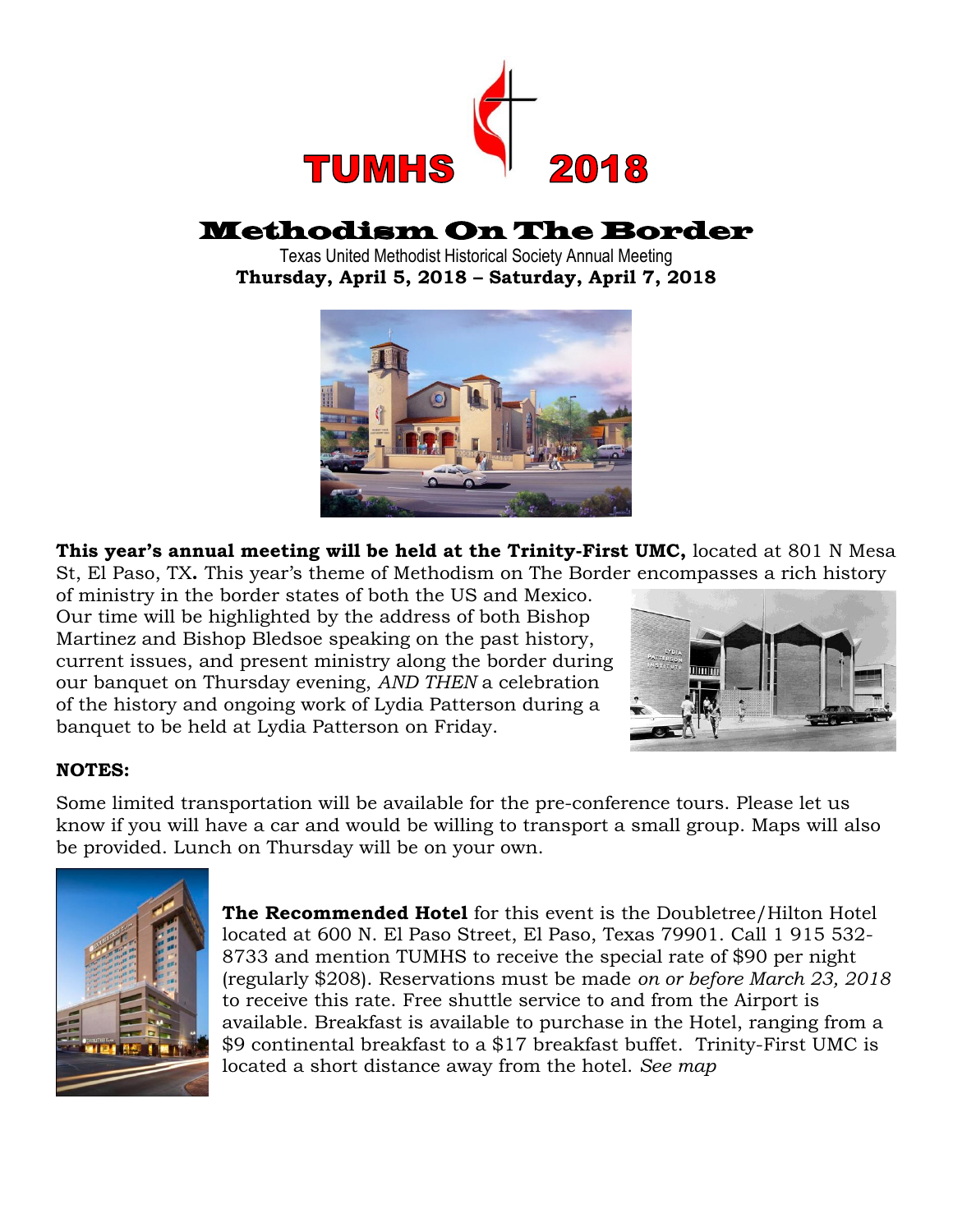

**Schedule Overview**

## **Thursday, April 5**

10:30am-4:30pm Pre-conference Tours/Lunch (on your Own) History Room & Sanctuary of Trinity/First UMC Emmanuel UMC (and/or El Divino Redemptor UMC) Trolley Tour of Historic Downtown El Paso A Visit to Concordia Cemetery The Historic Catholic Mission Churches & Bond Memorial UMC 4:30pm-6:30pm Registration at Trinity/First UMC

6:00pm-8:00pm TUMHS Annual Banquet - *(Vegetarian entrée available on request)* 

## **Friday, April 6**

8:00am Board Meeting 9:00am Registration 9:30am Devotions to be led by Rev. Scott Meador 10:00-10:45am Presentation 11:00-12:00pm Business Meeting/Annual Conference Reports 12:00pm Box Lunch 1:30-2:15pm Presentation 2:30-3:00pm Presentation 4:00pm-5:30pm Special Tour of the Lydia Patterson Institute 6:00pm-8:00pm Dinner & A Celebration of the Lydia Patterson Institute!

## **Saturday, April 7**

9:30am Devotions to be led by TUMHS 10:00-10:30am Presentation 10:30am-11:30pm Business Meeting/Awards

**QUESTIONS?** Contact Tim Binkley at 214-768-1989 tbinkley@smu.edu or Will Steinsiek at 505- 385-3432 [nmarchives@nmconfum.com](mailto:nmarchives@nmconfum.com)